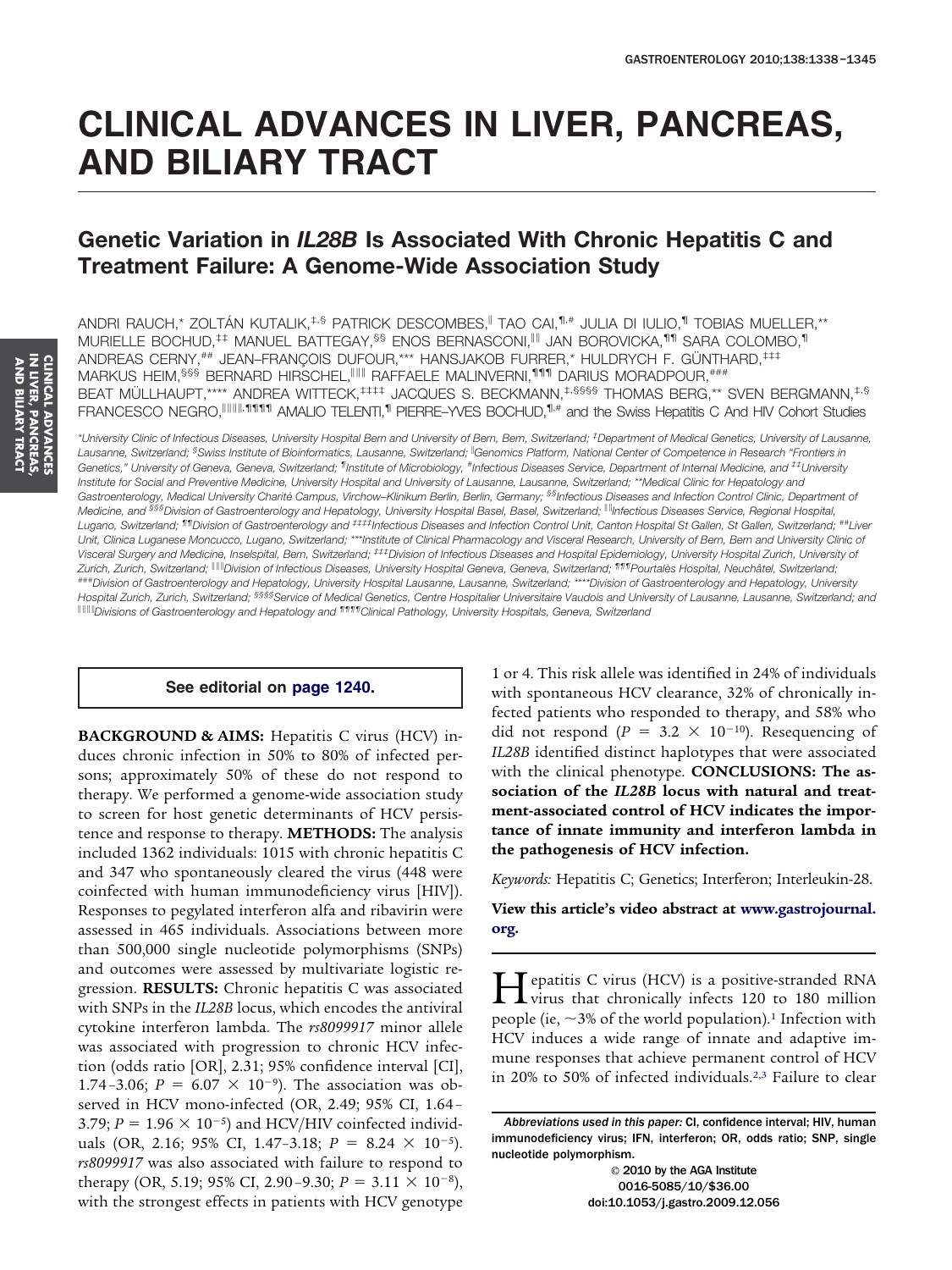HCV leads to chronic hepatitis C. The morbidity and mortality associated with chronic hepatitis C are mainly attributable to its progression toward cirrhosis and hepatocellular carcinoma.4 Standard therapy with pegylated interferon (IFN)- $\alpha$  and ribavirin fails to clear HCV in  $\sim$ 50% of chronically infected individuals.<sup>5-8</sup>

Host factors influence both the natural course of hepatitis C and response to therapy.9 –12 In 2 cohorts of pregnant women infected under similar conditions with anti-D immunoglobulin preparations contaminated with a single strain of HCV, half spontaneously cleared the infection and half progressed to chronic hepatitis C.13,14 Among chronically infected patients, response to treatment differs, even among cases with similar HCV RNA levels and identical viral genotypes.4–7 The response rates are associated with viral genotypes, ethnicity, and sex.15–18

Previous candidate gene studies reported the role of genetic polymorphisms of HLA, 9,12,19 killer immunoglobulin-like receptors,<sup>20</sup> chemokines, and interleukins as well as IFN-stimulated genes<sup>21-25</sup> on spontaneous HCV clearance. A recent candidate gene study showed that genetic variation in the *IL28B* gene, which encodes IFN-λ, is associated with spontaneous HCV clearance,<sup>26</sup> and 3 genome-wide association studies reported associations of SNPs in *IL28B* with response to antiviral therapy<sup>27-29</sup> in individuals infected with HCV genotype 1.

In this study, we systematically searched for common human genetic determinants of progression to chronic hepatitis C and of treatment failure using a genome-wide association study in 1362 HCV-infected individuals.

## **Patients and Methods**

Patients were included from the Swiss Hepatitis C Cohort Study and the Swiss HIV Cohort Study, 2 multicenter studies performed at 8 major Swiss hospitals and their local affiliated centers,30,31 and from the Medical Clinic for Hepatology and Gastroenterology, Medical University Charité Campus, Virchow–Klinikum Berlin, in Berlin, Germany. Written informed consent, including genetic testing, was mandatory for inclusion, and the study was approved by all local ethical committees. Due to the different genetic predictors of hepatitis C outcomes in racially diverse populations,<sup>15,18</sup> analyses were limited to the white population. Demographic characteristics including age, sex, HCV risk factors, HCV genotypes, alcohol consumption, markers for hepatitis B virus and human immunodeficiency virus (HIV) infection, HCV viral load, liver biopsy data, and HCV treatment were extracted from clinical databases.

Chronic HCV infection was defined as anti-HCV seropositivity (using enzyme-linked immunosorbent assay and confirmed by immunoblot or recombinant immunoblot assay) and detectable HCV RNA by quantitative or qualitative assays; spontaneous HCV clearance was defined as HCV seropositivity and undetectable HCV RNA in patients without previous antiviral treatment. To avoid the fluctuations of HCV RNA levels during the first year of infection (reviewed by Hoofnagle<sup>32</sup>), we determined HCV RNA levels at least 1 year after the first documented positive HCV serology. Patients who received at least 80% of the recommended dose of pegylated IFN- $\alpha$ /ribavirin were considered assessable for response to treatment. Sustained viral response was defined as an undetectable HCV RNA in serum more than 24 weeks after treatment termination; all other patients were considered nonresponders. Severe fibrosis was considered in patients with a METAVIR score  $\geq$ F3.

Genotyping of more than 500,000 common human polymorphisms was performed by the Genomics Platform of the National Center of Competence in Research "Frontiers in Genetics" at the University of Geneva in Geneva, Switzerland, by using Illumina Human1M-Duo, HumanHap550, or Human610W-Quad BeadChips (Illumina, San Diego, CA). Genotype calling was performed using the default settings of the BeadStudio software (Illumina). Calls with a genotyping score  $\leq 0.2$  were excluded from further analysis. Single nucleotide polymorphisms (SNPs) with a call rate <90% and individuals with a call rate 95% were excluded. To enable multiple platform analysis, genome-wide imputation was performed using MACH<sup>33</sup> based on measured SNPs with  $>$ 90% call rate, minor allele frequency >1%, and Hardy-Weinberg *P* value  $>10^{-7}$ . SNPs with low imputation quality (r2-hat  $(0.3)$  were ignored. Whenever the measured genotype was available, it replaced the imputed value. Population stratification and relatedness were assessed using the ancestry principal components as previously described.34–36 One of each genetically related/identical individual pair (relatedness  $>0.125$ ) was excluded from further analysis.

To take into account the potential influence of HIV coinfection on spontaneous HCV clearance, HCV monoinfected and coinfected individuals were first analyzed separately; subsequently, we performed a genome-wide meta-analysis of the 2 cohorts. A meta-analysis of association signals obtained from each cohort was performed using inverse variance weighting. Association analysis was performed using a logistic regression model with exact maximum likelihood estimation. Covariates influencing the outcome in the univariate analysis  $(P < 0.1)$ , along with the first 2 ancestry principal components, were included in the model. We used a mild *P* value cutoff as an inclusion criterion for covariates to avoid disregarding potentially important factors. To account for the fact that different genotyping platforms were used, we excluded any SNP with an allele frequency (among patients with chronic infection) that was significantly different ( $\chi^2$  test,  $P \leq 10^{-4}$ ) between any 2 platforms. Genomic control was applied to the genome-wide *P* values yielding a  $\lambda$  of 1.04 (for the mono-infected cohort) or 1.02 (for the coinfected cohort). These values suggested very mild inflation and confirmed that possible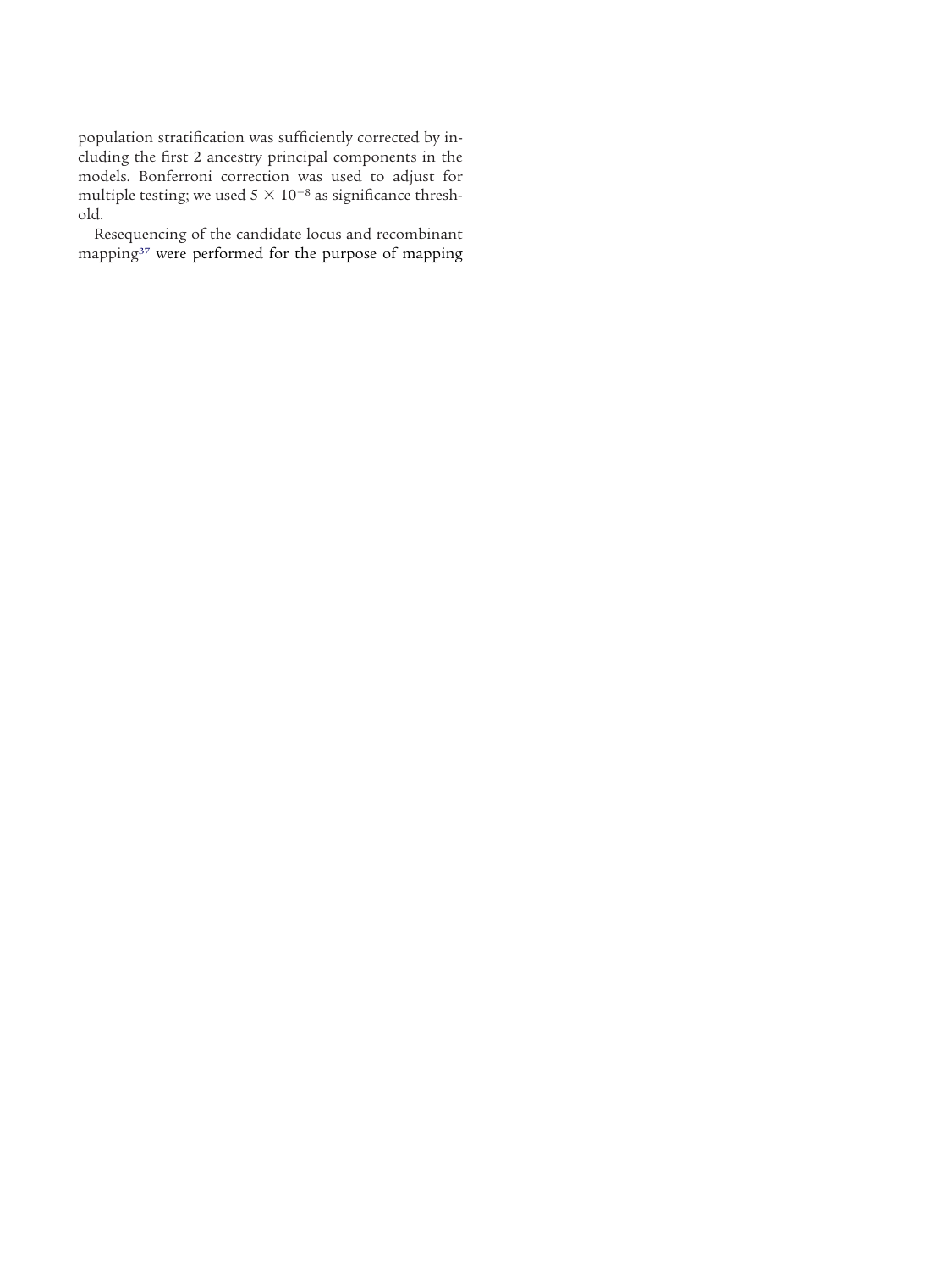As expected, male sex was associated with higher chronicity rates (OR, 1.67; 95% CI, 1.29 - 2.16;  $P = 9.5 \times 10^{-5}$ ). The association between sex and HCV persistence was not modified relevantly by adjusting for *rs8099917* (OR, 1.80; 95% CI, 1.41-2.31;  $P = 2.77 \times 10^{-6}$ ), and there was no significant interaction between sex and this SNP ( $P > .05$ ).

Among those with chronic HCV infection, there was no significant association of *rs8099917* with HCV RNA levels (OR, 1.01; 95% CI, 0.81-1.25; *P* = .94).

#### *Treatment Response*

Next, we assessed whether the SNPs associated with chronicity also influenced response to pegylated IFN- $\alpha$ /ribavirin combination therapy. Among chronically infected patients, 465 were assessable for response to this treatment (all mono-infected). Factors associated with failure to treatment included HCV genotype 1 or 4 (*P* .001), severe fibrosis ( $P = .06$ ), male sex ( $P = .05$ ), older age ( $P < .01$ ), and higher pretreatment HCV RNA ( $P =$ .04). These variables were included as covariates in the logistic regression.

The frequencies of genotypes TT, GT, and GG for the previously discovered *rs8099917* were 0.42, 0.51, and 0.07 among patients with treatment failure versus 0.68, 0.29, and 0.03 among those with sustained viral response, respectively (Supplementary Table 5). In the analyses by genotypes, GG homozygous and GT heterozygous patients both had a higher risk of treatment failure compared with patients carrying the common genotype (TT) (Figure 3). Minor G allele carriers had a higher risk of treatment failure than the other patients (OR, 5.19; 95%



**Figure 3.** Predictors of failure to respond to pegylated IFN- $\alpha$  and ribavirin therapy. Carriers of the *rs8099917* G-risk genotypes had a higher risk of failing to respond to HCV treatment. ORs were calculated by allele and were adjusted for HCV genotypes, fibrosis stage, sex, age, baseline HCV viral load, and the first 2 ancestry principal components.



**Figure 4.** Distribution of genotypes in an infected population. Among 914 mono-infected patients, those with treatment failure have higher rates of carriage of the *rs8099917* G-risk allele than patients with treatment-induced clearance and patients with spontaneous clearance. There was a significant trend ( $P = 4.83 \times 10^{-9}$ ) across the 3 groups.

CI, 2.90-9.30;  $P = 3.11 \times 10^{-8}$ ), and the G allele was therefore defined as the risk allele.

### *Clinical Impact*

Given that *rs8099917* was associated with both chronicity and treatment failure, we assessed data as a theoretical continuum, assuming the history of an infected population (Figure 4). Overall, the proportion of individuals carrying the risk allele increased progressively from a low frequency among patients with spontaneous clearance (24%) to an intermediate frequency among chronically infected patients with sustained viral response to treatment (32%) and to a highest frequency among chronically infected individuals who failed to respond to treatment (58%;  $P = 3.2 \times 10^{-10}$ ).

A second aspect of importance in clinical care is viral genotype. Therefore, we assessed the joint contribution of host and pathogen genetic risk determinants. Patients were stratified in 4 groups, according to the viral genotypes (viral genotype 2 or 3 vs viral genotype 1 or 4) and host polymorphisms (host *rs8099917* G risk allele carriers vs noncarriers; Table 1). Treatment failure occurred in only 14% of patients with both low-risk parameters compared with 72% among those with both high-risk parameters (OR, 15.79; 95% CI, 8.37-29.76; *P* = 1.48E-17; Table 1). Among patients infected with genotypes 1 or 4, treatment failure occurred in 72% of risk allele carriers infected compared with only 39% of noncarriers (OR, 4.97; 95% CI, 2.56-9.66;  $P = 2.13 \times 10^{-6}$ ). There was no significant association between genetic variation in *IL28B* and response to therapy among individuals infected with HCV genotype 2 or 3 (OR, 1.58; 95% CI, 0.77–3.25; *P* .18).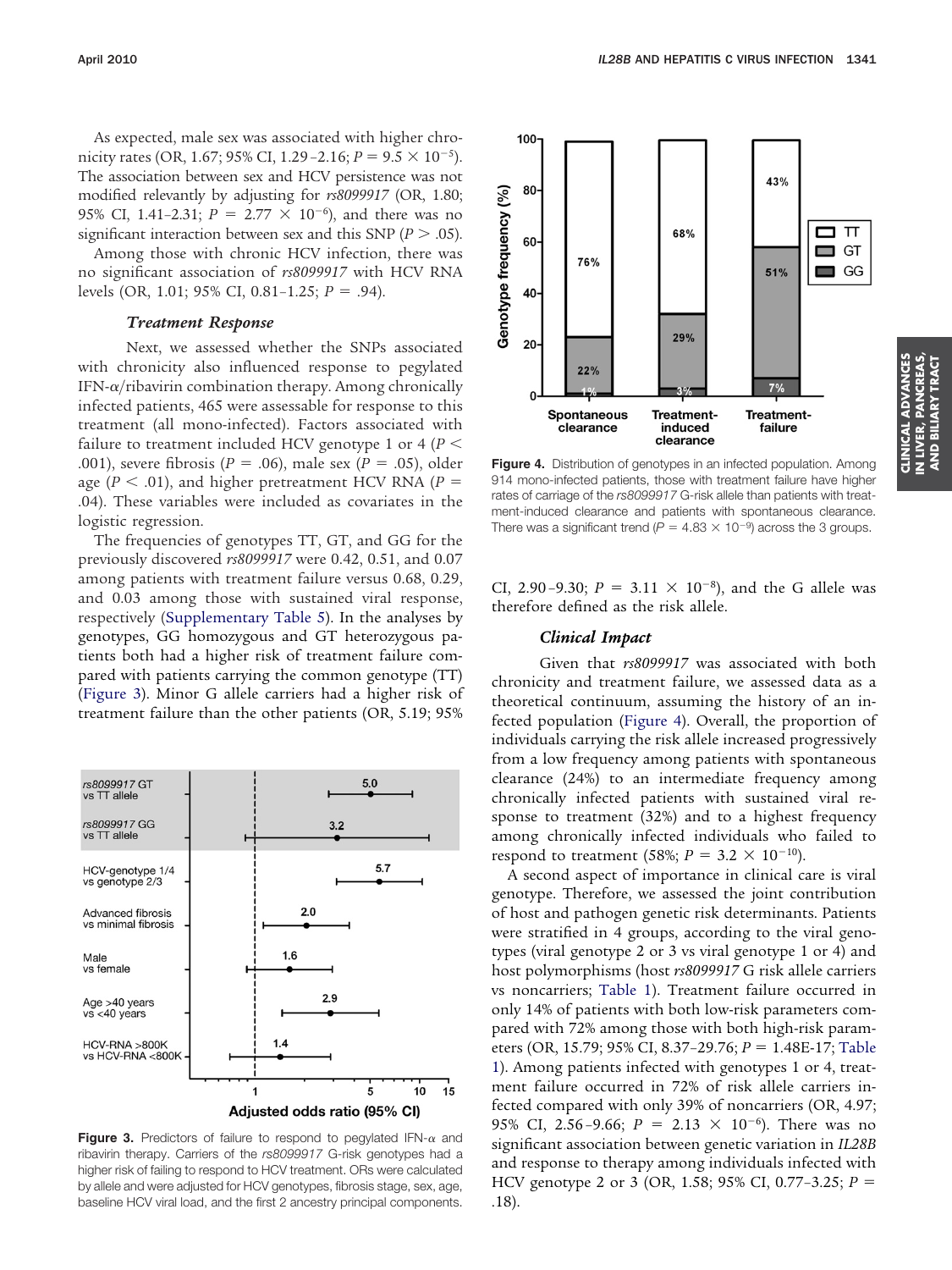|              |                             |    | Treatment failure |     | Treatment success |             |                          | P value  |  |
|--------------|-----------------------------|----|-------------------|-----|-------------------|-------------|--------------------------|----------|--|
| HCV genotype | IL28B rs8099917<br>G allele | n  | Frequency         | n   | Frequency         | Failure (%) | OR (95% CI) <sup>a</sup> |          |  |
| 2/3          | Absent                      | 20 | 0.13              | 127 | 0.42              | 14          |                          | Referent |  |
| 2/3          | Present                     | 17 | 0.11              | 66  | 0.22              | 20          | $1.62(0.80 - 3.31)$      | 1.81E-01 |  |
| 1/4          | Absent                      | 48 | 0.30              | 81  | 0.27              | 37          | $3.95(2.19 - 7.12)$      | 4.75E-06 |  |
| 1/4          | Present                     | 74 | 0.47              | 29  | 0.10              | 72          | 15.79 (8.37-29.76)       | 1.48E-17 |  |

**Table 1.** Joint Analysis of Viral and Host Genetic Determinants of Treatment Response

*<sup>a</sup>*Adjusted for fibrosis stage, sex, age, baseline HCV viral load, and the first 2 ancestry principal components.

## *Recombinant Mapping*

To map the candidate causal variant or genetic region tagged by *rs8099917*, we resequenced the *IL28B* locus. To maximize the likelihood of identifying the causal region, we performed recombinant mapping on DNA from individuals selected for having "concordant" or "discordant" genotype-phenotype constellations. Concordant referred to individuals homozygous for the common allele TT with clearance ( $n = 15$ ) or homozygous for the *rs8099917* GG risk allele with chronic infection (n 15). Discordant referred to individuals homozygous for the common allele TT with chronic infection ( $n = 15$ ) or the rare individuals ( $n = 2$ ) homozygous for the GG risk allele with HCV clearance.

Resequencing of the *IL28B* locus based on recombinant mapping identified 21 SNPs. Haplotype inference led to the identification of 2 main haplotype families (Figure 5). The first family carried the individuals with an HCV clearance phenotype. The second family of haplotypes carried most of the risk of chronicity. The sequence of the *IL28B* promoter and coding region in discordant individuals that progressed to chronic infection despite absence



Figure 5. Resequencing, haplotype inference, and recombinant mapping of the candidate causal region in *IL28B*. Resequencing for the purpose of mapping the causal variant or region in *IL28B* was performed by using the primers indicated in Supplementary Table 5 to amplify 4279 base pairs. Sequencing was performed on DNA from 47 individuals representing the various constellations of marker genotype at *rs8099917* and the HCV clearance phenotype. This led to the identification of 21 SNPs (#1 to #21, presence of a polymorphism is indicated by a *shaded box*). Inference of the various haplotypes by using PHASE led to the proposal of a dendrogram with 2 main haplotypic families. The frequent haplotype 1 and derived haplotypes constitute the type I haplotype family, which is generally associated with HCV clearance. The frequent haplotype 10 and derived haplotypes constitute the type II haplotype family, which is generally associated with chronicity. Type II haplotypes are characterized by a defined structure that includes 2 promoter SNPs, a nonsynonymous K70R, and two 3' untranslated region SNPs (marked *red*). The *numbers* in the *right panel* indicate the number of chromosomes with the respective haplotype – *rs8099917* combinations by clinical outcome.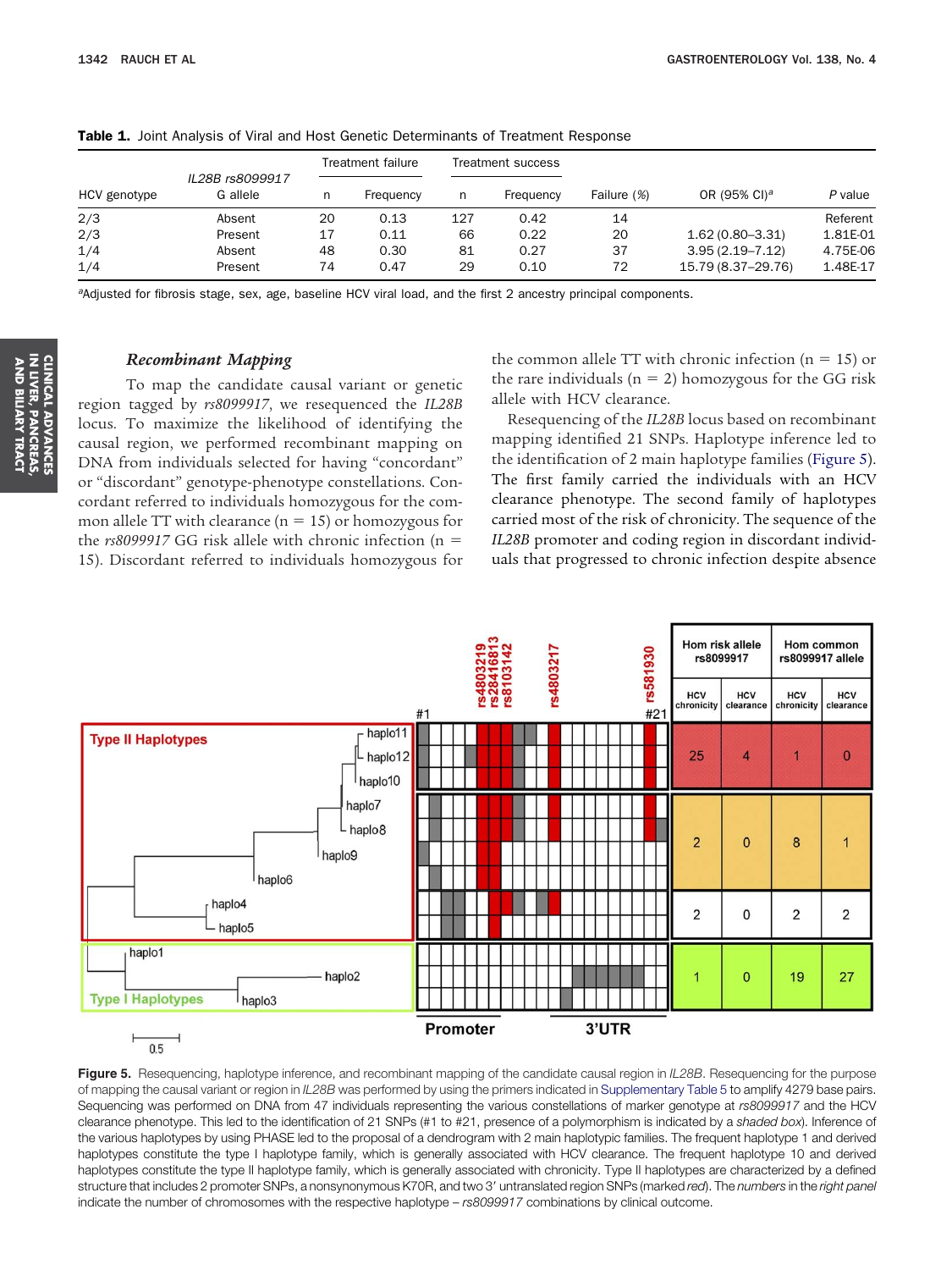of the risk allele of *rs8099917* was characteristic of that of individuals with the risk marker. Several specific SNPs were identified as candidates for being causal (Figure 5).

## **Discussion**

This is the first genome-wide association study to report the influence of human genetic variation on the natural control of HCV infection. We found a similar effect of the same genetic marker (*rs8099917*, located near the *IL28B* gene) for both natural and treatment-induced control of HCV infection. The lowest carriage frequency of the risk allele (24%) was observed among persons with spontaneous clearance and increased to 32% among chronically infected patients who responded to treatment and to 58% among chronically infected patients who failed to respond. This observation is in line with recent studies that observed a strong association of genetic variation in *IL28B* with response to therapy<sup>27-29</sup> and with spontaneous HCV clearance.26

Our findings strongly point to a major role of the innate immunity in the control of HCV. The mapped region (19q13) encodes 3 cytokine genes (IL28A, IL28B, and IL29) that belong to the IFN- $\lambda$  (also named type III IFN) family. IFN- $\lambda$ s interact with a transmembrane receptor to induce potent antiviral responses. $38-40$  This antiviral activity is mediated through the activation of the JAK-STAT (IFN- $\alpha$ s, IFN- $\gamma$ s, and IFN- $\lambda$ s) and MAPK (IFN- $\alpha$ s and IFN- $\lambda$ s) pathways (reviewed by Li et al<sup>39</sup>). In vitro and in vivo models have shown the importance of IFN- $\lambda$ s in the immune response to several viral pathogens, including herpes simplex virus,<sup>41,42</sup> cytomegalovirus,<sup>43</sup> HIV,<sup>44</sup> and hepatitis B virus.<sup>45</sup> IFN- $\lambda$ 1 and IFN- $\lambda$ 2 blocked HCV replication in human hepatocytic cell lines. $46-48$  IFN- $\lambda$  has been proposed, and already tested, as a treatment of hepatitis C.49,50 In a phase 1B trial of patients with chronic hepatitis C who are responders/ relapsers, the drug had a robust activity against HCV and limited toxicity.49,51 This low toxicity may be explained by a reduced tissue expression of the IFN- $\lambda$  receptor compared with that of the IFN- $\alpha$  receptor.<sup>49,50</sup> Thus, IFN- $\lambda$  is a promising molecule for the future treatment of hepatitis C, and a dose-ranging phase 2 trial is currently planned.

The genetic data from this study point to *IL28B* as a critical effector in the control of HCV. The mechanisms linking *rs8099917* with differential antiviral responses in HCV-infected patients need to be elucidated. The SNP is located 8 kilobases upstream of the start codon of *IL28B*. As part of a haplotype block that covers the full length of *IL28B*, it may interfere with transcription factors and influence gene expression or splicing. In 2 studies,<sup>28,29</sup> the presence of the *rs8099917* risk allele was associated with lower expression of IFN- $\lambda$ .

Carriage of the *rs8099917* SNP was the strongest genetic predictor of both natural and treatment-induced control of HCV. This SNP was also the strongest predictor for response to HCV therapy in white<sup>27,28</sup> and Japanese<sup>29</sup> populations. Thomas et al reported a strong association of the *rs12979860* SNP with spontaneous HCV clearance.26 *rs12979860* is not measured on the Illumina 550 chip and was not available in 149 individuals from our cohort who were genotyped with this chip. In the 1213 individuals with available data, carriage of *rs12979860* was highly associated with chronic HCV infection (OR, 1.95; 95% CI, 1.54-2.48;  $P = 3.38 \times 10^{-8}$ ) and was in strong linkage disequilibrium with *rs8099917*  $(D' = 0.98; r^2 = 0.5).$ 

SNPs associated with chronic infection may be in linkage disequilibrium with one or several coding SNP(s), or functional noncoding SNP(s), in *IL-28B* that modulate its function. For this purpose, we used recombinant mapping exploiting the various possible couplings of *rs8099917* and the clearance/chronicity phenotype. This led to the identification of 2 main haplotypes (and their derived haplotypes) in the study population. Each haplotypic family had a characteristic promoter and coding region that associates with the clinical phenotype. This constitutes a lead to the causal allele and mechanism of action of *IL28B* in clearance. Functional studies of gene expression and cytokine production among the different allele carriers will help in addressing this issue.

Our study shows that genetic variation in *IL28B* is genome-wide the strongest common human genetic determinant for the control of HCV infection. No SNP outside the *IL28B/A* locus reached genome-wide significance. This further underscores the particular role of innate immune responses for the control of HCV infection. The comparison with genome-wide associations in HIV infection is intriguing, because all significant determinants for the control of HIV were within the major histocompatibility complex on chromosome 6 in genes involved in adaptive immune responses.52

Our findings could have a substantial impact for prognosis and therapy. For example, individuals with HCV genotype 1 or 4 who carry the risk allele, particularly in homozygosis, will have a very low probability of natural or treatment-induced clearance. These individuals would be prime candidates for novel therapeutic strategies. However, emergence of HCV variants that are resistant to small molecules is almost inevitable if these drugs are not combined with other effective compounds.53 Individuals with unfavorable host and viral genotypes treated with pegylated IFN- $\alpha$ /ribavirin and a small molecule would be treated with only one effective drug and therefore at high risk for selection of drug resistance mutations and treatment failure. Future studies need to address the question whether individuals with unfavorable host and viral genotypes would benefit from combining different antiviral molecules to maximize viral response and minimize the risk of drug resistance.

There was no significant association between genetic variation in *IL28B* and response to therapy among indi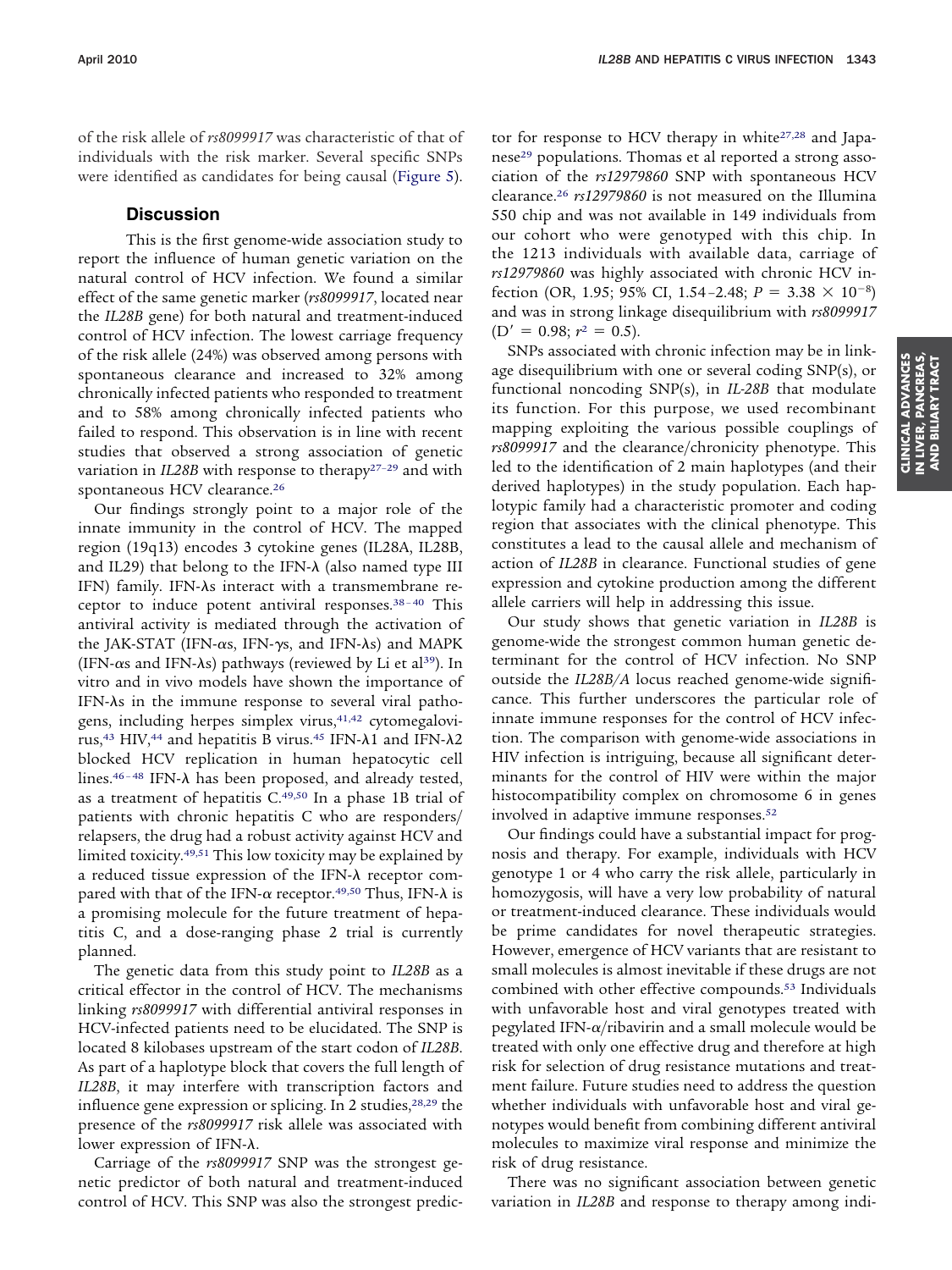viduals infected with HCV genotype 2 or 3, indicating that the prognostic value of the risk allele for treatment response might be limited to individuals with difficultto-treat HCV genotypes. Another point of clinical importance is the allele frequency of this variant in the population; in a survey of 5435 unrelated Swiss white subjects,54 the carriage frequency of *rs8099917* was 17%. According to the Human Haplotype Map project (Hap-Map; [www.hapmap.org\)](http://www.hapmap.org), 15% to 19% of white people carry the rs8099917 minor allele. Carriage frequencies differ considerably (range, 2%–31%) in different ethnicities. These differences might therefore contribute to divergent clearance rates observed across populations.<sup>5,6,15</sup>

Taken together, the increasing evidence for the role of IFN- $\lambda$  for both spontaneous and treatment-induced control of HCV infection opens new avenues for prognosis and treatment of HCV infection.

## **Supplementary Material**

Note: To access the supplementary material accompanying this article, visit the online version of *Gastroenterology* at [www.gastrojournal.org,](http://www.gastrojournal.org) and at [doi:](http://dx.doi.org/10.1053/j.gastro.2009.12.056) [10.1053/j.gastro.2009.12.056.](http://dx.doi.org/10.1053/j.gastro.2009.12.056)

#### **References**

- 1. Shepard CW, Finelli L, Alter MJ. Global epidemiology of hepatitis C virus infection. Lancet Infect Dis 2005;5:558–567.
- 2. Thomas DL, Astemborski J, Rai RM, et al. The natural history of hepatitis C virus infection: host, viral, and environmental factors. JAMA 2000;284:450–456.
- 3. Rehermann B. Hepatitis C virus versus innate and adaptive immune responses: a tale of coevolution and coexistence. J Clin Invest 2009;119:1745–1754.
- 4. Lauer GM, Walker BD. Hepatitis C virus infection. N Engl J Med 2001;345:41–52.
- 5. Manns MP, McHutchison JG, Gordon SC, et al. Peginterferon alfa-2b plus ribavirin compared with interferon alfa-2b plus ribavirin for initial treatment of chronic hepatitis C: a randomised trial. Lancet 2001;358:958–965.
- 6. Fried MW, Shiffman ML, Reddy KR, et al. Peginterferon alfa-2a plus ribavirin for chronic hepatitis C virus infection. N Engl J Med 2002;347:975–982.
- 7. Chung RT, Andersen J, Volberding P, et al. Peginterferon alfa-2a plus ribavirin versus interferon alfa-2a plus ribavirin for chronic hepatitis C in HIV-coinfected persons. N Engl J Med 2004;351: 451–459.
- 8. Zeuzem S, Feinman SV, Rasenack J, et al. Peginterferon alfa-2a in patients with chronic hepatitis C. N Engl J Med 2000;343: 1666–1672.
- 9. Asselah T, Bieche I, Paradis V, et al. Genetics, genomics, and proteomics: implications for the diagnosis and the treatment of chronic hepatitis C. Semin Liver Dis 2007;27:13–27.
- 10. Massard J, Ratziu V, Thabut D, et al. Natural history and predictors of disease severity in chronic hepatitis C. J Hepatol 2006; 44:S19–S24.
- 11. Thio CL. Host genetic factors and antiviral immune responses to hepatitis C virus. Clin Liver Dis 2008;12:713–726, xi.
- 12. Yee LJ. Host genetic determinants in hepatitis C virus infection. Genes Immun 2004;5:237–245.
- 13. Kenny-Walsh E. Clinical outcomes after hepatitis C infection from contaminated anti-D immune globulin. Irish Hepatology Research Group. N Engl J Med 1999;340:1228–1233.
- 14. Muller R. The natural history of hepatitis C: clinical experiences. J Hepatol 1996;24:52–54.
- 15. Kau A, Vermehren J, Sarrazin C. Treatment predictors of a sustained virologic response in hepatitis B and C. J Hepatol 2008; 49:634–651.
- 16. Rodriguez-Torres M, Jeffers LJ, Sheikh MY, et al. Peginterferon alfa-2a and ribavirin in Latino and non-Latino whites with hepatitis C. N Engl J Med 2009;360:257–267.
- 17. Liu CH, Liu CJ, Lin CL, et al. Pegylated interferon-alpha-2a plus ribavirin for treatment-naive Asian patients with hepatitis C virus genotype 1 infection: a multicenter, randomized controlled trial. Clin Infect Dis 2008;47:1260–1269.
- 18. Muir AJ, Bornstein JD, Killenberg PG. Peginterferon alfa-2b and ribavirin for the treatment of chronic hepatitis C in blacks and non-Hispanic whites. N Engl J Med 2004;350:2265–2271.
- 19. Thursz M, Yallop R, Goldin R, et al. Influence of MHC class II genotype on outcome of infection with hepatitis C virus. The HENCORE group. Hepatitis C European Network for Cooperative Research. Lancet 1999;354:2119–2124.
- 20. Khakoo SI, Thio CL, Martin MP, et al. HLA and NK cell inhibitory receptor genes in resolving hepatitis C virus infection. Science 2004;305:872–874.
- 21. Knapp S, Hennig BJ, Frodsham AJ, et al. Interleukin-10 promoter polymorphisms and the outcome of hepatitis C virus infection. Immunogenetics 2003;55:362–369.
- 22. Knapp S, Yee LJ, Frodsham AJ, et al. Polymorphisms in interferon-induced genes and the outcome of hepatitis C virus infection: roles of MxA, OAS-1 and PKR. Genes Immun 2003;4:411–419.
- 23. Wietzke-Braun P, Maouzi AB, Manhardt LB, et al. Interferon regulatory factor-1 promoter polymorphism and the outcome of hepatitis C virus infection. Eur J Gastroenterol Hepatol 2006;18: 991–997.
- 24. Yee LJ, Perez KA, Tang J, et al. Association of CTLA4 polymorphisms with sustained response to interferon and ribavirin therapy for chronic hepatitis C virus infection. J Infect Dis 2003;187: 1264–1271.
- 25. Goulding C, McManus R, Murphy A, et al. The CCR5-delta32 mutation: impact on disease outcome in individuals with hepatitis C infection from a single source. Gut 2005;54:1157–1161.
- 26. Thomas DL, Thio CL, Martin MP, et al. Genetic variation in IL28B and spontaneous clearance of hepatitis C virus. Nature 2009; 461:798–801.
- 27. Ge D, Fellay J, Thompson AJ, et al. Genetic variation in IL28B predicts hepatitis C treatment-induced viral clearance. Nature 2009;461:399–401.
- 28. Suppiah V, Moldovan M, Ahlenstiel G, et al. IL28B is associated with response to chronic hepatitis C interferon-alpha and ribavirin therapy. Nat Genet 2009;41:1100–1104.
- 29. Tanaka Y, Nishida N, Sugiyama M, et al. Genome-wide association of IL28B with response to pegylated interferon-alpha and ribavirin therapy for chronic hepatitis C. Nat Genet 2009;41: 1105–1109.
- 30. Ledergerber B, Egger M, Opravil M, et al. Clinical progression and virological failure on highly active antiretroviral therapy in HIV-1 patients: a prospective cohort study. Swiss HIV Cohort Study. Lancet 1999;353:863–868.
- 31. Prasad L, Spicher VM, Zwahlen M, et al. Cohort profile: the Swiss Hepatitis C Cohort Study (SCCS). Int J Epidemiol 2007;36:731– 737.
- 32. Hoofnagle JH. Course and outcome of hepatitis C. Hepatology 2002;36:S21–S29.
- 33. Li Y, Abecasis GR. Mach 1.0: rapid haplotype reconstruction and missing genotype inference. Am J Human Genet 2009:2290– 2295.
- 34. Price AL, Patterson NJ, Plenge RM, et al. Principal components analysis corrects for stratification in genome-wide association studies. Nat Genet 2006;38:904–909.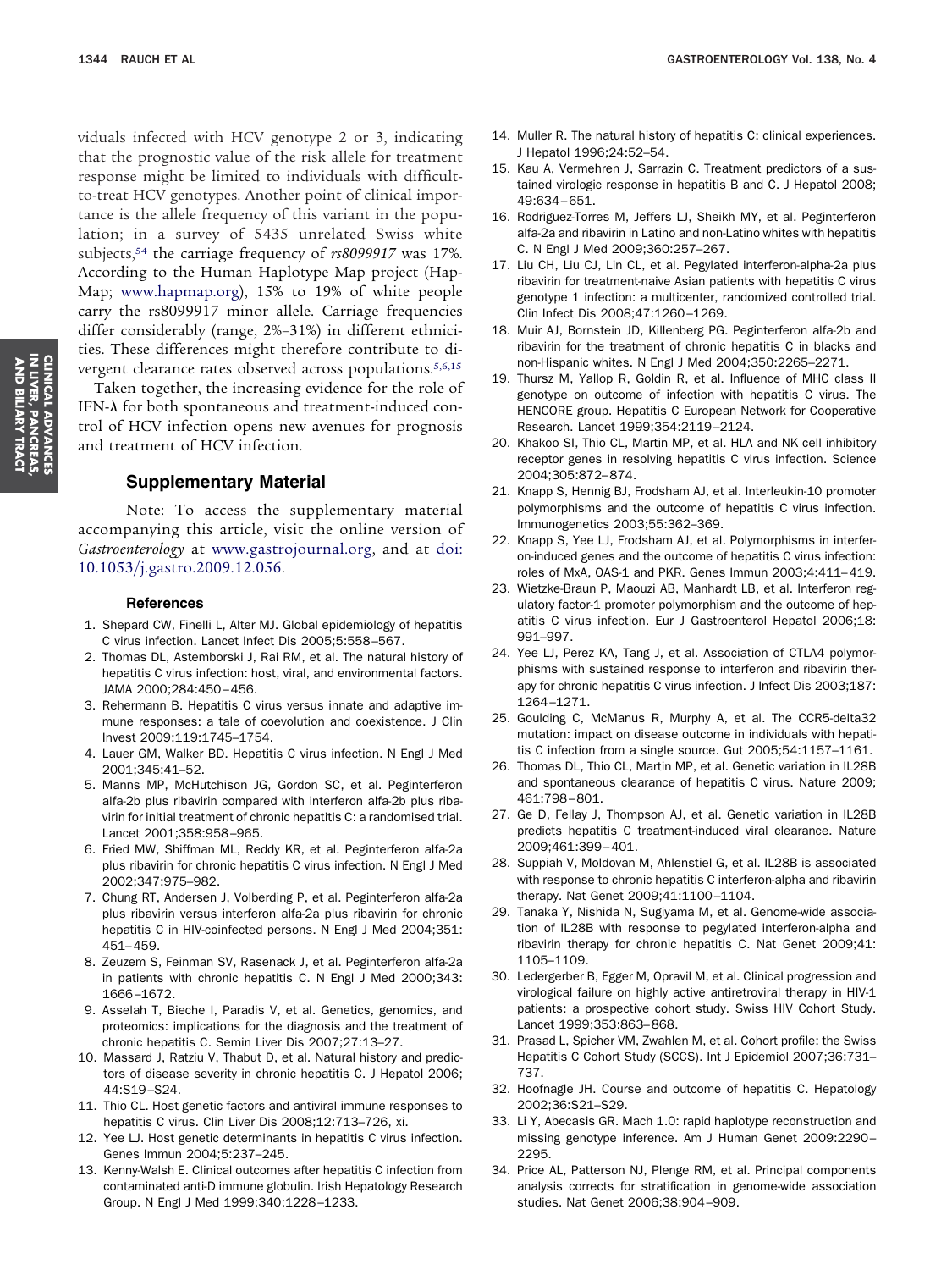- 35. Novembre J, Stephens M. Interpreting principal component analyses of spatial population genetic variation. Nat Genet 2008;40: 646–649.
- 36. Lao O, Lu TT, Nothnagel M, et al. Correlation between genetic and geographic structure in Europe. Curr Biol 2008;18:1241–1248.
- 37. Degli-Esposti MA, Andreas A, Christiansen FT, et al. An approach to the localization of the susceptibility genes for generalized myasthenia gravis by mapping recombinant ancestral haplotypes. Immunogenetics 1992;35:355–364.
- 38. Sheppard P, Kindsvogel W, Xu W, et al. IL-28, IL-29 and their class II cytokine receptor IL-28R. Nat Immunol 2003;4:63–68.
- 39. Li M, Liu X, Zhou Y, et al. Interferon-lambdas: the modulators of antivirus, antitumor, and immune responses. J Leukoc Biol 2009;86:23–32.
- 40. Kotenko SV, Gallagher G, Baurin VV, et al. IFN-lambdas mediate antiviral protection through a distinct class II cytokine receptor complex. Nat Immunol 2003;4:69–77.
- 41. Melchjorsen J, Siren J, Julkunen I, et al. Induction of cytokine expression by herpes simplex virus in human monocyte-derived macrophages and dendritic cells is dependent on virus replication and is counteracted by ICP27 targeting NF-kappaB and IRF-3. J Gen Virol 2006;87:1099–1108.
- 42. Ank N, West H, Bartholdy C, et al. Lambda interferon (IFNlambda), a type III IFN, is induced by viruses and IFNs and displays potent antiviral activity against select virus infections in vivo. J Virol 2006;80:4501–4509.
- 43. Brand S, Beigel F, Olszak T, et al. IL-28A and IL-29 mediate antiproliferative and antiviral signals in intestinal epithelial cells and murine CMV infection increases colonic IL-28A expression. Am J Physiol Gastrointest Liver Physiol 2005;289:G960–G968.
- 44. Hou W, Wang X, Ye L, et al. Lambda interferon inhibits human immunodeficiency virus type 1 infection of macrophages. J Virol 2009;83:3834–3842.
- 45. Hong SH, Cho O, Kim K, et al. Effect of interferon-lambda on replication of hepatitis B virus in human hepatoma cells. Virus Res 2007;126:245–249.
- 46. Robek MD, Boyd BS, Chisari FV. Lambda interferon inhibits hepatitis B and C virus replication. J Virol 2005;79:3851–3854.
- 47. Zhu H, Butera M, Nelson DR, et al. Novel type I interferon IL-28A suppresses hepatitis viral RNA replication. Virol J 2005;2:80.
- 48. Marcello T, Grakoui A, Barba-Spaeth G, et al. Interferons alpha and lambda inhibit hepatitis C virus replication with distinct signal transduction and gene regulation kinetics. Gastroenterology 2006;131:1887–1898.
- 49. Dodds MG, Hausman DF, Miller DM. Viral kinetic modeling during treatment with interferon lambda-1a in genotype 1 chronic hepatitis C patients. European Association for the Study of the Liver (EASL), 44th Annual Meeting, Copenhagen, Denmark. 1–4, 2009.
- 50. Lawitz E, Zaman A, Muir AJ. Interim results from a phase 1b dose-escalation study of 4 weeks of PEG-interferon lambda (PEGrIL-29) treatment in subjects with hepatitis C virus (HCV) genotype 1 with prior virologic response and relapse to peginterferon alfa and ribavirin. Hepatology 2008;48:A–170.
- 51. Shiffman M, Lawitz E, Zaman A. PEG-IFN-lambda: antiviral activity and safety profile in a 4-week phase 1b study in relapsed genotype 1 hepatitis C infection. European Association for the Study

of the Liver (EASL), 44th Annual Meeting, Copenhagen, Denmark. 1–4, 2009.

- 52. Fellay J, Shianna KV, Ge D, et al. A whole-genome association study of major determinants for host control of HIV-1. Science 2007;317:944–947.
- 53. Sarrazin C, Kieffer TL, Bartels D, et al. Dynamic hepatitis C virus genotypic and phenotypic changes in patients treated with the protease inhibitor telaprevir. Gastroenterology 2007;132:1767– 1777.
- 54. Firmann M, Mayor V, Vidal PM, et al. The CoLaus study: a population-based study to investigate the epidemiology and genetic determinants of cardiovascular risk factors and metabolic syndrome. BMC Cardiovasc Disord 2008;8:6.

#### Received October 8, 2009. Accepted December 29, 2009.

#### *Reprint requests*

Address requests for reprints to: Pierre-Yves Bochud, Infectious Diseases Service, Department of Medicine, Institute of Microbiology, Rue du Bugnon 48, CH-1011 Lausanne CHUV, Switzerland. e-mail: [pierre-yves.bochud@chuv.ch;](mailto:pierre-yves.bochud@chuv.ch) fax: (41) 21 314 40 60; or Andri Rauch, University Clinic of Infectious Diseases, University Hospital Bern, Inselspital PKT2 B, CH-3010 Bern, Switzerland. e-mail: [andri.rauch@insel.ch;](mailto:andri.rauch@insel.ch) fax: (41) 31 328 43 60.

#### *Acknowledgments*

The members of the Swiss Hepatitis C and HIV Cohort Studies are listed in the supplementary material.

A.R. and Z.K. contributed equally to this study, as did S.B., F.N., A.T., and P.-Y.B.

The authors thank Martin Rickenbach; Sandrine Estoppey for data management; Isabelle Durussel for genotyping; Anne–Laure Chanson, Arnold Probst, Ivana Rubino, and Thierry Roger for logistic assistance; Millan Ortiz for haplotype analysis; Thierry Calandra for support in all steps of the study and critical review of the manuscript; David Goldstein and Jacques Fellay for the contribution of genome-wide data; and Vincent Moser and Peter Vollenweider from the CoLaus study for providing the population frequency of *rs8099917*.

#### *Conflicts of interest*

The authors disclose no conflicts.

#### *Funding*

The Swiss Hepatitis C and HIV Cohort Studies are supported by the Swiss National Science Foundation (3347C0-108782/1, grant nos. 3347-069366, 3247-116862, and 3100AO-116323/1, and Swiss HIV Cohort Study grant 543), the Swiss Federal Office for Education and Sciences (03.0599), and the European Commission (LSHM-CT-2004-503359; VIRGIL Network of Excellence on Antiviral Drug Resistance). Genotyping in the Swiss Hepatitis C Cohort Study and statistical analyses were supported by the Leenaards Foundation and Debiopharm S.A. Genotyping in the Swiss HIV Cohort Study was supported by an unrestricted grant by Essex Chemie AG, the Novaris Research Foundation, and Infectigen, Switzerland. P.-Y.B. is supported by the Swiss National Science Foundation (32003B\_127613/1), and the Leenaards Foundation.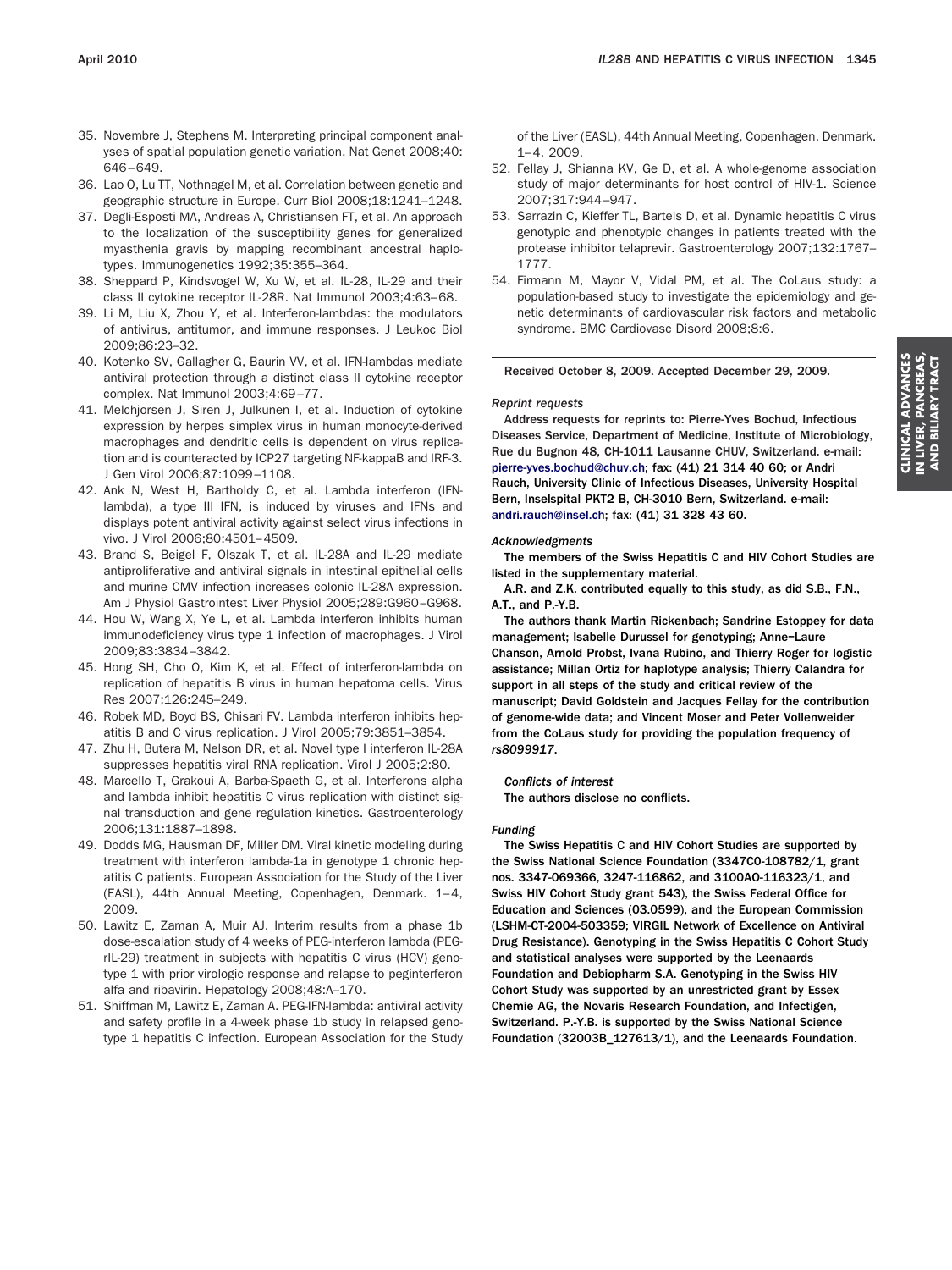## **Appendix 1.** Cohort Members

The members of the Swiss HCV Cohort Study are F. Negro (Chairman, University Hospitals, Geneva, Switzerland), A. Hadengue, L. Kaiser, L. Rubbia–Brandt, D. Moradpour (Lausanne, Chairman of Scientific Committee), P. Burgisser, P. Francioli, S. Estoppey-Younes, F. Schoni–Affolter, M. Rickenbach (Head of Data Center), G. Martinetti, A. Cerny, V. Masserey Spicher, M. Gorgievski, J. F. Dufour, H. Hirsch, H. Heim, B. Helbling, B. Müllhaupt, S. Regenass, R. Malinverni, C. Meyenberger, J. Borovicka, G. Dollenmaier, and G. Cathomas.

The members of the Swiss HIV Cohort Study are M. Battegay, E. Bernasconi, J. Böni, H. C. Bucher, P. Bürgisser, A. Calmy, S. Cattacin, M. Cavassini, R. Dubs, M. Egger, L. Elzi, M. Fischer, M. Flepp, A. Fontana, P. Francioli (President of the Swiss HIV Cohort Study), H. Furrer (Chairman of the Clinical and Laboratory Committee), C. A. Fux, M. Gorgievski, H. F. Günthard (Chairman of the Scientific Board), H. H. Hirsch, B. Hirschel, I. Hösli, C. Kahlert, L. Kaiser, U. Karrer, C. Kind, T. Klimkait, B. Ledergerber, G. Martinetti, N. Müller, D. Nadal, F. Paccaud, G. Pantaleo, A. Rauch, S. Regenass, M. Rickenbach (Head of Data Center), C. Rudin (Chairman of the Mother & Child Substudy), P. Schmid, D. Schultze, F. Schöni–Affolter, J. Schüpbach, R. Speck, B. M. de Tejada, P. Taffé, A. Telenti, A. Trkola, P. Vernazza, R. Weber, and S. Yerly.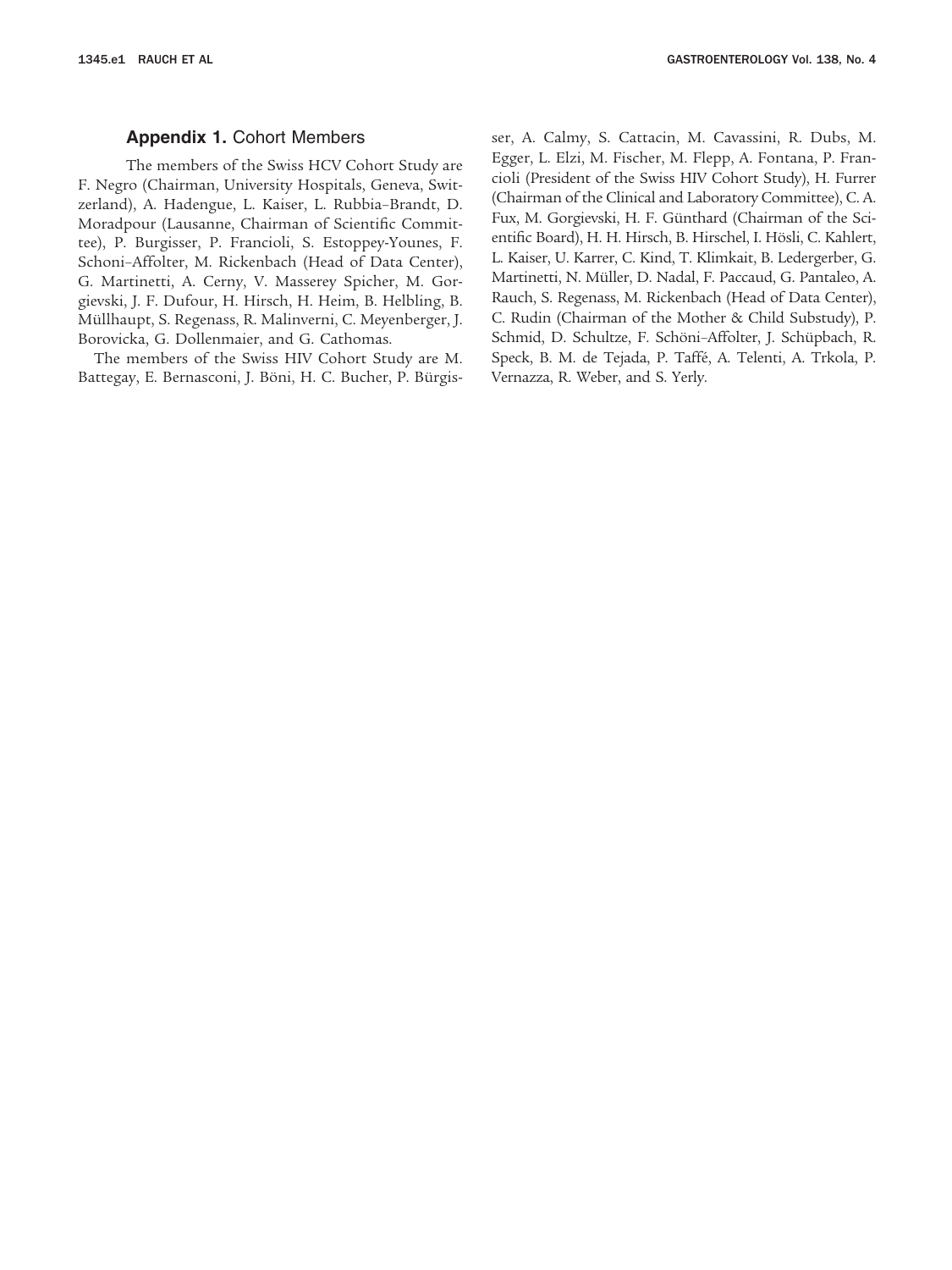| Region amplified        | Polymerase chain reaction primers                                                 | Size (base pairs) | Temperature $(^{\circ}C)$ |
|-------------------------|-----------------------------------------------------------------------------------|-------------------|---------------------------|
| Promoter IL28B          | Forward, 5'-GGTGGCCTGAGTTTCAGTTC-3'; reverse,<br>5'-CCCGGTCATGTCTGTGTC-3'         | 1500              | 62                        |
| Exons and introns IL28B | Forward, 5'-GTGGGCAGCCTCTGCATTC-3'; reverse,<br>5'-CAAATACATAAATAGCGACTGGGTGAC-3' | 1476              | 62                        |
| 3'UTR IL28B             | Forward, 5'-CTTCCGCCAGTCATGCAAC-3'; reverse,<br>5'- AGCAGGCACCTTGAAATGTC-3'       | 1450              | 65                        |
| Region sequenced        | Sequencing primers                                                                | Size (base pairs) | Temperature $(^{\circ}C)$ |
| Promoter part 1         | Forward, 5'-GGTGGCCTGAGTTTCAGTTC-3'; reverse,<br>5'-TGCCCAGAGGCCAATATTTC-3'       | 512               | 50                        |
| Promoter part 2         | Forward, 5'-CCTTCGTCACACCTCAATTC-3'; reverse,<br>5'-GGAAGGTATGTTCCCAAGAG-3'       | 581               | 50                        |
| Promoter part 3         | Forward, 5'-GAGCAGGTGGAATCCTCTTG-3'; reverse,<br>5'-CCCGGTCATGTCTGTGTC-3'         | 529               | 50                        |
| Exons-introns part 1    | Forward, 5'-GTGGGCAGCCTCTGCATTC-3': reverse,<br>5'-AGCAGAAGCGACTCTTCC-3'          | 540               | 50                        |
| Exons-introns part 2    | Forward, 5'-GGCTAACCTGTGCCTTTG-3'; reverse,<br>5'-GGAGCTGGGAGAGGATATG-3'          | 505               | 50                        |
| Exons-introns part 3    | Forward, 5'-CTGACGCTGAAGGTTCTG-3'; reverse,<br>5'-CAAATACATAAATAGCGACTGGGTGAC-3'  | 577               | 50                        |
| 3'UTR part 1            | Forward, 5'-CTTCCGCCAGTCATGCAAC-3'; reverse,<br>5'-TCAAGTGATCCTCCCAACTC-3'        | 582               | 50                        |
| 3'UTR part 2            | Forward, 5'-CCTGGATGTGATTGCTCAAG-3'; reverse,<br>5'-GGTGGAGAATGACACTCTG-3'        | 565               | 50                        |
| 3'UTR part 3            | Forward, 5'-TGAGCTGCTGGAACAAAG-3'; reverse,<br>5'-AGCAGGCACCTTGAAATGTC-3'         | 443               | 50                        |

## Supplementary Table 1. Primers Used to Amplify and Resequence *IL28B*

UTR, untranslated region.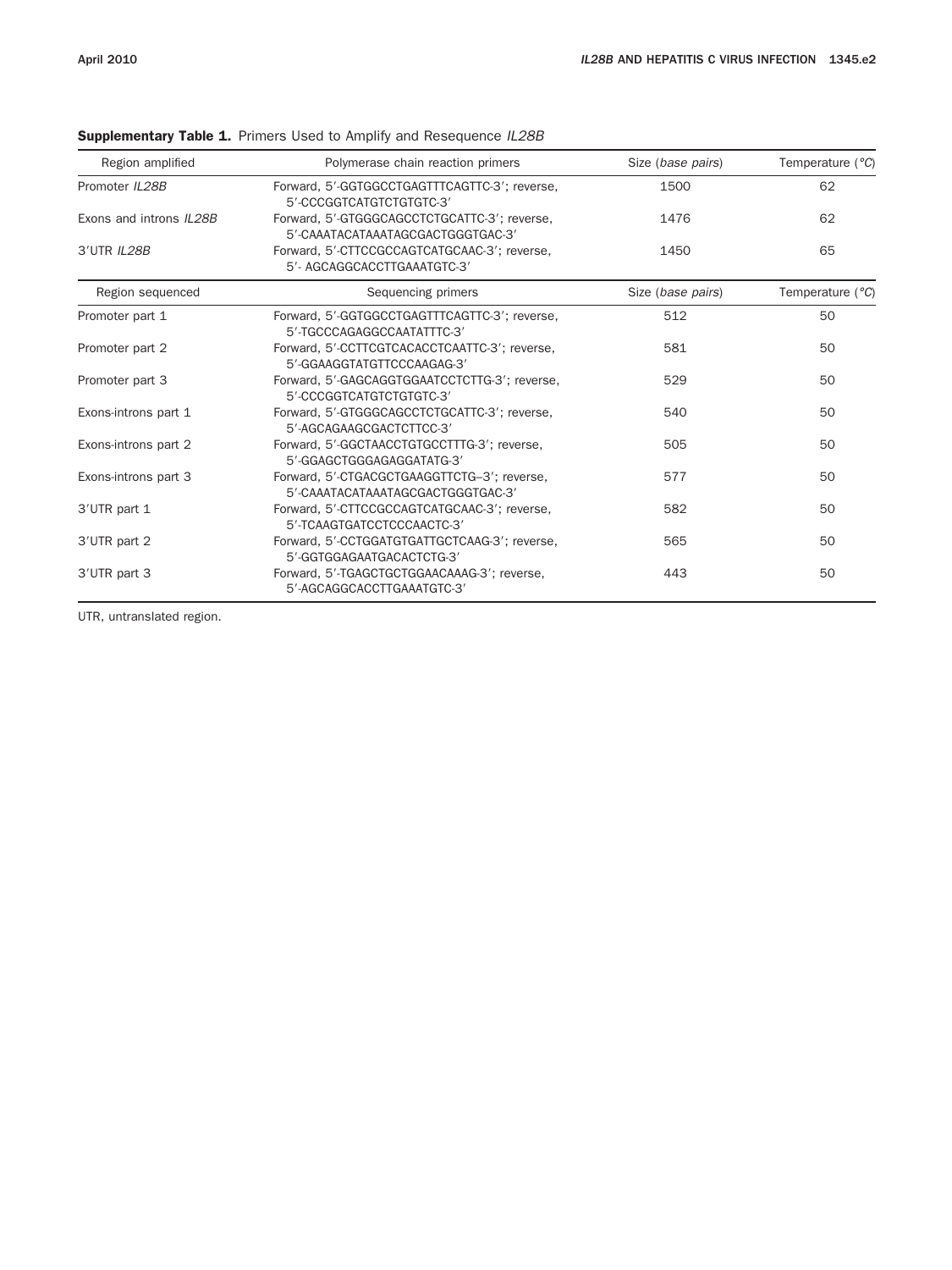

**Supplementary Figure 1.** (*A*) Association of SNPs with chronic (vs spontaneously resolved) HCV infection in the *IL28B/A* and *IL29* locus. The lowest *P* values are located within a low recombination rate region that encompasses the *IL28B* gene. The area is separated from the *IL28A* gene by a high recombination peak. This suggests that the association targets a haplotype block containing *IL28B*. Thus, *IL28B* is more likely to be associated with spontaneous clearance than *IL28A*. Measured SNPs, as opposed to inferred SNPs, are indicated by an X. (*B*) The association with treatment failure shows the same pattern as for chronic HCV infection and further supports an association with *IL28B*. Numbers in brackets are (1) *rs12980275,* (2) *rs8105790,* (3) *rs11881222,* (4) *rs8113007,* (5) *rs7248668,* and (6) *rs576832*.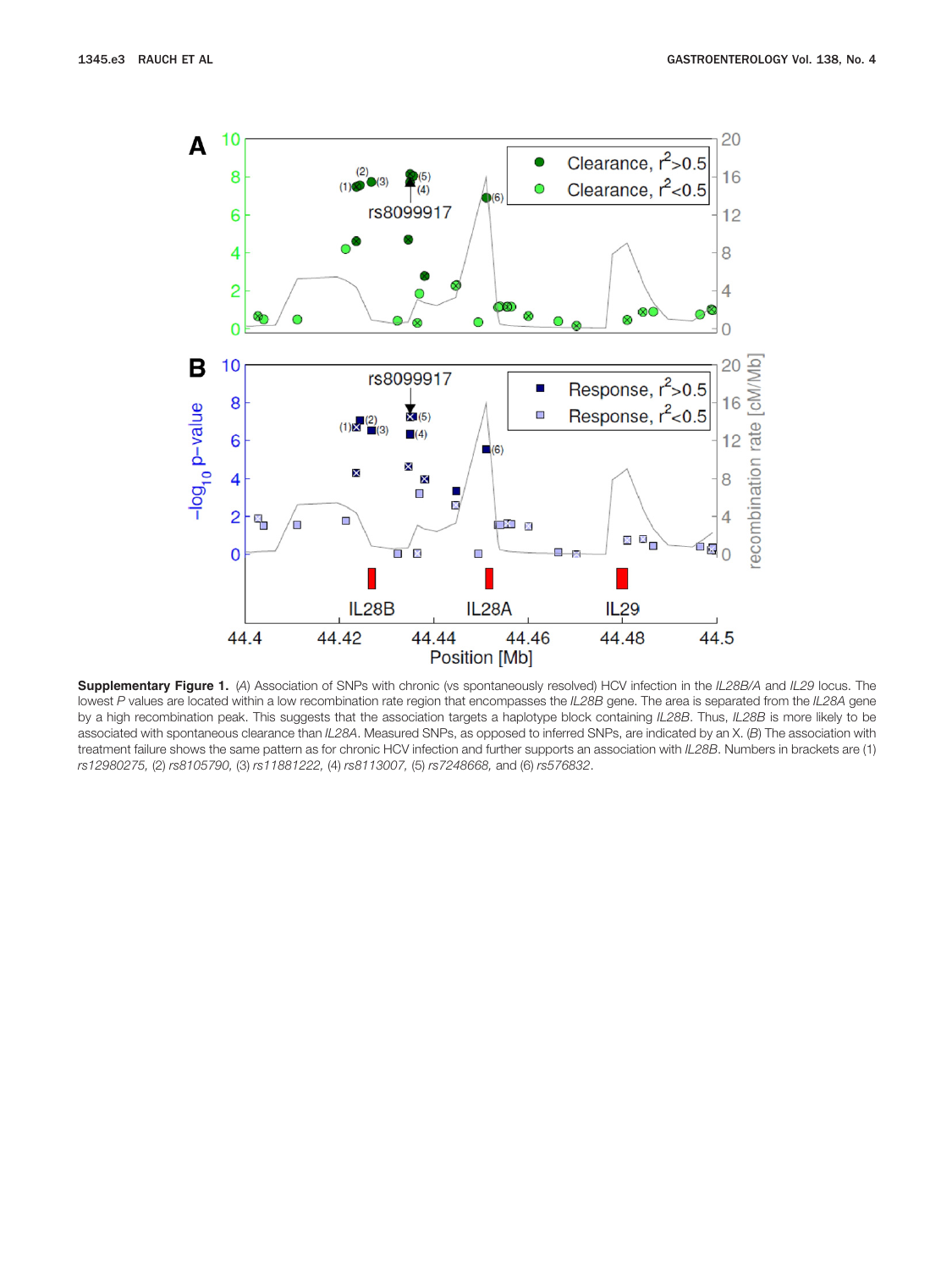## Supplementary Table 2. Demographics

|                                                      |                      | End point response to therapy |                      |                          |                      |                          |               |                         |  |
|------------------------------------------------------|----------------------|-------------------------------|----------------------|--------------------------|----------------------|--------------------------|---------------|-------------------------|--|
|                                                      | Mono-infected        |                               | Coinfected           |                          |                      | Total                    | Mono-infected |                         |  |
|                                                      | Chronic<br>infection | Spontaneous<br>clearance      | Chronic<br>infection | Spontaneous<br>clearance | Chronic<br>infection | Spontaneous<br>clearance | Nonresponders | Sustained<br>responders |  |
| n                                                    | 779                  | 135                           | 236                  | 212                      | 1015                 | 347                      | 168           | 297                     |  |
| Median age (y) (interquartile<br>range)              | 44.66 (14.17)        | 43.61 (16.81)                 | 33.00 (10.00)        | 34.00 (7.00)             | 41.86 (14.71)        | 36.00 (12.00)            | 46.80 (12.02) | 42.66 (14.71)           |  |
| Male sex                                             | 489 (0.63)           | 61(0.45)                      | 158 (0.67)           | 110 (0.52)               | 647 (0.64)           | 171 (0.49)               | 114 (0.68)    | 181 (0.61)              |  |
| Hepatitis B surface antigen<br>positive <sup>a</sup> | 8(0.02)              | 3(0.03)                       | 8(0.04)              | 20(0.10)                 | 16(0.03)             | 23(0.08)                 | 2(0.02)       | 3(0.02)                 |  |
| HCV genotypes                                        |                      |                               |                      |                          |                      |                          |               |                         |  |
|                                                      | 373 (0.48)           | <b>NA</b>                     | 98 (0.42)            | <b>NA</b>                | 471 (0.46)           | <b>NA</b>                | 101 (0.60)    | 87 (0.29)               |  |
| 2                                                    | 80 (0.10)            |                               | 7(0.03)              |                          | 87 (0.09)            |                          | 8(0.05)       | 52(0.18)                |  |
| 3                                                    | 223 (0.29)           |                               | 71 (0.30)            |                          | 294 (0.29)           |                          | 28(0.17)      | 134 (0.45)              |  |
|                                                      | 67 (0.09)            |                               | 24(0.10)             |                          | 91(0.09)             |                          | 18(0.11)      | 16(0.05)                |  |
| Other/unknown                                        | 36(0.05)             |                               | 36(0.15)             |                          | 72 (0.07)            |                          | 13(0.08)      | 8(0.03)                 |  |
| Log HCV RNA (median, $IQR)^b$                        | 5.87(0.98)           | 0(0)                          | 6.09(1.16)           | O(0)                     | 5.90(1.03)           | 0(0)                     | 5.94(0.85)    | 5.83(1.15)              |  |
| Heavy drinker <sup>c</sup>                           |                      |                               |                      |                          |                      |                          | 30(0.21)      | 32(0.12)                |  |
| Liver biopsy <sup>d</sup>                            |                      |                               |                      |                          |                      |                          | 122 (0.73)    | 202 (0.68)              |  |
| Severe fibrosis                                      |                      |                               |                      |                          |                      |                          | 54 (0.44)     | 54(0.27)                |  |
| Severe inflammation                                  |                      |                               |                      |                          |                      |                          | 22(0.18)      | 45(0.22)                |  |
| Steatosis                                            |                      |                               |                      |                          |                      |                          | 2(0.50)       | 20(0.40)                |  |

NOTE. All values are expressed as n (proportion).

NA, not applicable.

*<sup>a</sup>*Information on hepatitis B surface antigen before the measurement of HCV RNA was missing in 466 individuals.

*<sup>b</sup>*HCV RNA at set point (for clearance end point) and before treatment (for treatment end point).

*<sup>c</sup>*Heavy drinker was defined as use of more than 40 g alcohol per day for more than 5 years.

*<sup>d</sup>*Biopsy data before treatment were missing in 128 patients. Severe fibrosis and inflammation were defined by a METAVIR score 3 and steatosis by the presence of steatosis in  $>5%$  of hepatocytes.

| <b>Supplementary Table 3.</b> Top 20 Hits ( $P < 5 \times 10^{-5}$ ) by Chromosome for the Association With Chronic Versus |  |
|----------------------------------------------------------------------------------------------------------------------------|--|
| Spontaneously Resolved HCV Infection                                                                                       |  |

|            |            | Position     |                  | <b>Distance</b> | Minor allele |                     |   |         |          |             |           |
|------------|------------|--------------|------------------|-----------------|--------------|---------------------|---|---------|----------|-------------|-----------|
| rs no.     | Chromosome | (base pairs) | Gene             | (kilobase)      | frequency    | r <sub>2</sub> -hat |   | Alleles | P value  | Effect size | <b>SE</b> |
| rs3806575  | 2          | 217071179    | RPL37A           | $\mathbf{1}$    | 0.05         | 0.67                | G | C       | 4.29E-05 | $-1.00$     | 0.24      |
| rs3765098  | 3          | 1390195      | CNTN6            | $\Omega$        | 0.48         | 1.00                |   | C       | 4.51E-05 | $-0.41$     | 0.10      |
| rs4685148  | 3          | 14403792     | SLC6A6           | 15              | 0.09         | 0.95                |   | C       | 3.11E-05 | $-0.77$     | 0.19      |
| rs661777   | 3          | 52440226     | <i>SEMA3G</i>    | $\overline{2}$  | 0.06         | 0.86                | G | A       | 2.84E-05 | 1.14        | 0.27      |
| rs7621695  | 3          | 196961660    | MUC4             | $\mathbf 0$     | 0.36         | 0.34                | G | A       | 2.52E-05 | $-0.77$     | 0.18      |
| rs4689126  | 4          | 7518216      | SORCS2           | $\mathbf 0$     | 0.27         | 0.90                |   | C       | 3.20E-05 | $-0.52$     | 0.12      |
| rs9349739  | 6          | 9705195      | OFCC1            | 300             | 0.49         | 0.99                |   | C       | 5.01E-05 | 0.42        | 0.10      |
| rs880122   | 6          | 165988331    | PDE10A           | 0               | 0.03         | 0.48                | C | A       | 4.25E-05 | $-1.49$     | 0.36      |
| rs4278174  | 8          | 5910879      | MCPH1            | 341             | 0.15         | 0.92                |   | A       | 2.68E-05 | $-0.58$     | 0.14      |
| rs6984231  | 8          | 10264638     | <b>MSRA</b>      | $\Omega$        | 0.46         | 0.93                | G | A       | 1.72E-05 | 0.43        | 0.10      |
| rs6584313  | 10         | 83542130     | NRG3             | 83              | 0.22         | 0.97                | G | A       | 4.78E-05 | 0.51        | 0.12      |
| rs4463881  | 12         | 90832436     | BTG1             | 229             | 0.29         | 0.95                |   | C       | 3.61E-05 | 0.45        | 0.11      |
| rs11612078 | 12         | 112692736    | RBM19            | 52              | 0.13         | 0.90                | G | A       | 6.19E-06 | $-0.68$     | 0.15      |
| rs9538873  | 13         | 60165634     | TDRD3            | 120             | 0.19         | 0.94                |   | G       | 3.49E-05 | 0.62        | 0.15      |
| rs765771   | 16         | 63647863     | CDH11            | $\Omega$        | 0.40         | 0.96                |   | C       | 1.47E-05 | 0.47        | 0.11      |
| rs8091335  | 18         | 31282121     | C18orf37         | 20              | 0.49         | 0.97                | C | A       | 2.85E-05 | 0.42        | 0.10      |
| rs8099917  | 19         | 44435005     | <b>IL28B</b>     | 8               | 0.21         | 1.00                |   | G       | 6.07E-09 | 0.84        | 0.14      |
| rs1297152  | 21         | 14615347     | <b>STCH</b>      | 50              | 0.41         | 1.00                | т | C       | 4.20E-05 | $-0.42$     | 0.10      |
| rs7280694  | 21         | 42418487     | UMODL1           | 0               | 0.35         | 0.98                |   | C       | 1.47E-05 | 0.46        | 0.11      |
| rs5753723  | 22         | 30332294     | SFI <sub>1</sub> | $\Omega$        | 0.20         | 1.00                |   | C       | 4.58E-05 | 0.48        | 0.12      |

NOTE. Only one SNP is reported for each locus. The top hit *rs8099917* appears in bold. r2-hat, imputation accuracy.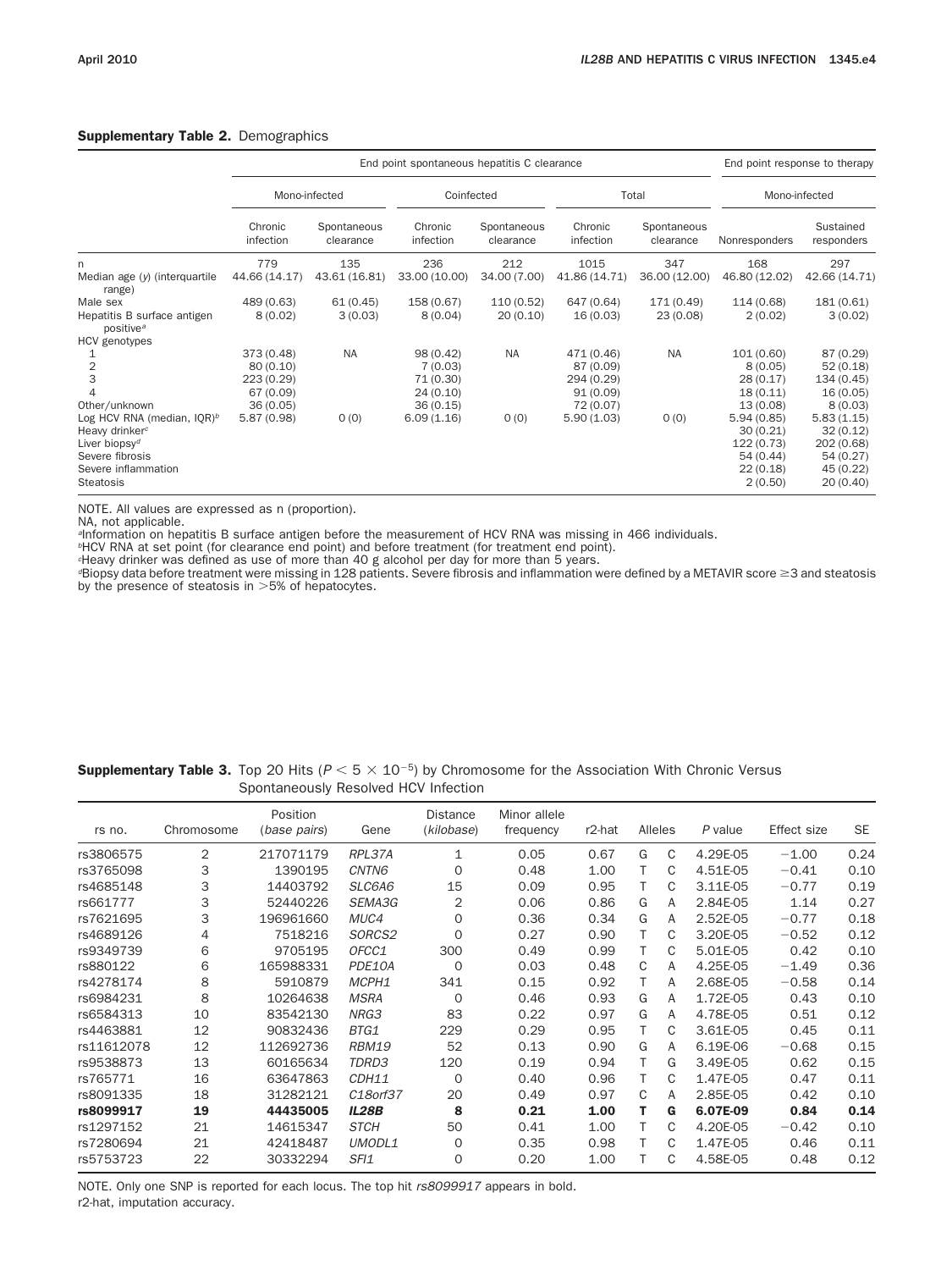|                  | Supplementary Table 4. Association of SNPs in the IL28/IL29 Locus With Chronic Versus Spontaneously Resolved HCV |  |
|------------------|------------------------------------------------------------------------------------------------------------------|--|
| <b>Infection</b> |                                                                                                                  |  |

|            |            | Position |                     |              | <b>Distance</b> |            |                    |    |              |          | Effect  |           |
|------------|------------|----------|---------------------|--------------|-----------------|------------|--------------------|----|--------------|----------|---------|-----------|
| Rs number  | Chromosome | [bp]     | Imputed             | Gene         | [kb]            | <b>MAF</b> | r <sub>2-hat</sub> |    | Alleles      | P-value  | size    | <b>SE</b> |
| rs11879005 | 19         | 44402743 | $\mathsf{O}\xspace$ | <b>SYCN</b>  | 16              | 0.42       | $\mathbf{1}$       | T. | $\mathsf{C}$ | 2.49E-01 | $-0.12$ | 0.1       |
| rs12975799 | 19         | 44403977 | 1                   | <b>SYCN</b>  | 17              | 0.42       | 0.92               | G  | A            | 3.29E-01 | 0.1     | 0.11      |
| rs11083519 | 19         | 44411103 | $\mathbf{1}$        | IL28B        | 15              | 0.42       | 0.88               | T  | A            | 3.39E-01 | $-0.1$  | 0.11      |
| rs955155   | 19         | 44421319 | $\mathbf{1}$        | IL28B        | 5               | 0.25       | 0.92               | G  | A            | 7.39E-05 | 0.49    | 0.12      |
| rs12972991 | 19         | 44423587 | $\mathsf{O}\xspace$ | IL28B        | 3               | 0.25       | $\mathbf{1}$       | C  | A            | 7.23E-05 | $-0.47$ | 0.12      |
| rs12980275 | 19         | 44423623 | $\mathbf 0$         | IL28B        | 2               | 0.32       | $\mathbf{1}$       | G  | A            | 3.03E-08 | $-0.63$ | 0.11      |
| rs8105790  | 19         | 44424341 | $\mathbf{1}$        | IL28B        | 2               | 0.24       | 0.81               | T. | C            | 5.24E-08 | 0.81    | 0.15      |
| rs11881222 | 19         | 44426763 | $\mathbf{1}$        | IL28B        | $\mathbf 0$     | 0.32       | 0.98               | G  | A            | 2.48E-08 | $-0.64$ | 0.12      |
| rs10853727 | 19         | 44432303 | $\mathbf{1}$        | IL28B        | 5               | 0.10       | 0.93               | T. | $\mathbf C$  | 3.42E-01 | 0.16    | 0.17      |
| rs8109886  | 19         | 44434602 | $\overline{0}$      | IL28B        | 7               | 0.45       | $\mathbf{1}$       | C  | A            | 1.51E-05 | 0.44    | 0.1       |
| rs8113007  | 19         | 44434943 | $\mathbf{1}$        | IL28B        | $\overline{7}$  | 0.31       | 0.98               | T. | A            | 1.82E-08 | $-0.66$ | 0.12      |
| rs8099917  | 19         | 44435005 | $\mathbf 0$         | <b>IL28B</b> | 8               | 0.21       | 1                  | т  | G            | 6.07E-09 | 0.84    | 0.14      |
| rs7248668  | 19         | 44435661 | $\mathbf{1}$        | IL28B        | 8               | 0.21       | 0.97               | G  | A            | 7.59E-09 | 0.84    | 0.15      |
| rs16973285 | 19         | 44436536 | $\overline{0}$      | IL28B        | 9               | 0.10       | $\mathbf{1}$       | T. | C            | 5.22E-01 | $-0.11$ | 0.16      |
| rs10853728 | 19         | 44436986 | $\mathbf{1}$        | IL28B        | 10              | 0.30       | 0.41               | G  | $\mathbf C$  | 8.22E-03 | $-0.44$ | 0.16      |
| rs4803223  | 19         | 44438059 | $\overline{0}$      | IL28B        | 11              | 0.16       | 0.98               | G  | A            | 1.68E-03 | $-0.46$ | 0.15      |
| rs12980602 | 19         | 44444660 | $\mathbf{O}$        | IL28A        | 6               | 0.22       | $\mathbf{1}$       | T. | $\mathsf{C}$ | 6.24E-03 | 0.34    | 0.12      |
| rs4803224  | 19         | 44444854 | $\mathbf{1}$        | IL28A        | 6               | 0.27       | 0.75               | G  | $\mathsf{C}$ | 5.12E-03 | 0.36    | 0.13      |
| rs664893   | 19         | 44449412 | $\mathbf 1$         | IL28A        | 2               | 0.10       | 0.79               | G  | A            | 4.80E-01 | $-0.13$ | 0.19      |
| rs576832   | 19         | 44451122 | $\mathbf 1$         | IL28A        | $\mathbf{O}$    | 0.32       | 0.7                | G  | C            | 9.04E-08 | 0.71    | 0.13      |
| rs11671087 | 19         | 44453630 | $1\,$               | IL28A        | 1               | 0.21       | 0.99               | T  | $\mathsf{C}$ | 6.04E-02 | 0.23    | 0.12      |
| rs251910   | 19         | 44453989 | $\mathbf{1}$        | IL28A        | 1               | 0.27       | 0.94               | T  | $\mathbf C$  | 4.69E-02 | $-0.23$ | 0.12      |
| rs7359953  | 19         | 44455553 | $\mathbf 1$         | IL28A        | 3               | 0.21       | 1                  | G  | A            | 5.87E-02 | 0.23    | 0.12      |
| rs7359950  | 19         | 44455605 | $\mathbf{O}$        | IL28A        | 3               | 0.21       | $\mathbf{1}$       | T  | $\mathbf C$  | 4.82E-02 | $-0.24$ | 0.12      |
| rs2099331  | 19         | 44456390 | $\mathbf{1}$        | IL28A        | 4               | 0.21       | $\mathbf{1}$       | T. | G            | 5.50E-02 | 0.24    | 0.12      |
| rs11665818 | 19         | 44460056 | $\mathbf{O}$        | IL28A        | $\overline{7}$  | 0.19       | $\mathbf{1}$       | G  | A            | 1.78E-01 | 0.17    | 0.13      |
| rs570880   | 19         | 44466370 | $\mathbf{1}$        | IL29         | 12              | 0.10       | 0.86               | T  | A            | 2.80E-01 | $-0.19$ | 0.18      |
| rs503355   | 19         | 44470224 | $\overline{0}$      | IL29         | 9               | 0.07       | $\mathbf{1}$       | T  | $\mathbf C$  | 6.58E-01 | $-0.09$ | 0.21      |
| rs30461    | 19         | 44480955 | $\overline{0}$      | IL29         | 0               | 0.11       | $\mathbf{1}$       | G  | A            | 2.27E-01 | $-0.19$ | 0.16      |
| rs194014   | 19         | 44484300 | $\overline{0}$      | IL29         | 3               | 0.09       | $\mathbf{1}$       | G  | A            | 8.03E-02 | 0.3     | 0.17      |
| rs251903   | 19         | 44486490 | $\mathbf{1}$        | LRFN1        | 3               | 0.09       | 0.95               | G  | $\mathbf C$  | 7.51E-02 | 0.3     | 0.17      |
| rs12979175 | 19         | 44496394 | $\mathbf 1$         | LRFN1        | 0               | 0.07       | 0.96               | G  | A            | 1.17E-01 | 0.3     | 0.19      |
| rs39587    | 19         | 44498837 | $\mathbf{O}$        | LRFN1        | 1               | 0.09       | 0.99               | G  | A            | 4.90E-02 | $-0.34$ | 0.17      |
| rs30480    | 19         | 44499053 | 1                   | LRFN1        | 1               | 0.09       | 0.96               | G  | A            | 5.73E-02 | 0.32    | 0.17      |

NOTE. The list contains both imputed and measured SNPs. The top hit *rs8099917* appears in bold.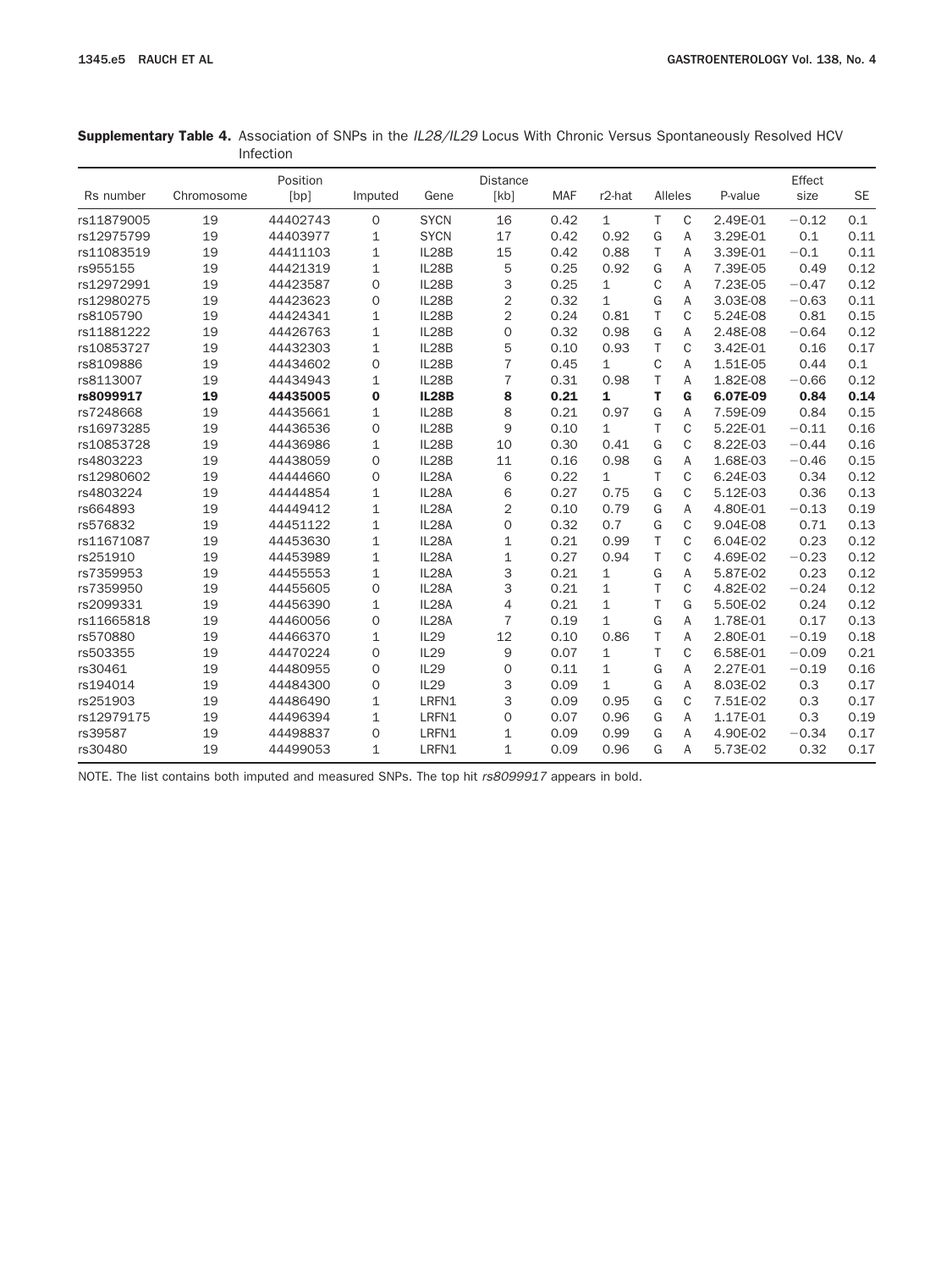Chronic infection, n (proportion) **Spontaneous** clearance, n (proportion) Inheritance Multivariate*<sup>a</sup>* OR (95% CI) *P* value Mono-infected *IL28B*-7554 genotype TT 441 0.57 103 0.76 Recessive 3.69 (0.86–15.79) 7.79E-02 GT 297 0.38 30 0.22 Dominant 2.75 (1.75–4.32) 1.07E-05 GG 41 0.05 2 0.01 Additive*<sup>b</sup>* 2.49 (1.64–3.79) 1.96E-05 Coinfected *IL28B*-7554 genotype TT 145 0.61 166 0.78 Recessive 6.36 (1.40–28.84) 1.65E-02 GT 67 78 0.33 44 0.21 Dominant 2.22 (1.45–3.48) 2.35E-04 GG 13 0.06 2 0.01 Additive*<sup>b</sup>* 2.16 (1.47–3.18) 8.25E-05 Combined*<sup>c</sup> IL28B*-7554 genotype TT 586 0.58 269 0.78 Recessive 4.79 (1.68–13.67) 3.37E-03 GT 375 0.37 74 0.21 Dominant 2.46 (1.80–3.35) 1.23E-08 GG 54 0.05 4 0.01 Additive*<sup>b</sup>* 2.31 (1.74–3.06) 6.07E-09 Association of *rs8099917* with treatment failure **Treatment** failure, n (proportion) **Treatment** success, n (proportion) Percentage of failure Inheritance Multivariate*<sup>d</sup>* OR (95% CI) *P* value Mono-infected *IL28B*-7554 genotype TT 71 0.42 201 0.68 26 Rec 1.80 (0.51–6.37) 3.62E-01 GT 65 85 0.51 86 0.29 50 Dom.<sup>b</sup> 5.19 (2.90–9.30) 3.11E-08

Supplementary Table 5. Association of the *rs8099917* SNP With Spontaneous and Treatment-Induced Control of HCV Infection and Association of *rs8099917* With Chronic Versus Spontaneously Resolved HCV Infection

NOTE. Because patients with clearance are frequently undetected in the population, percentages of chronic infection versus spontaneous clearance were not calculated. For the end point of spontaneous HCV clearance, we could not adjust for age because the time point of acute HCV infection is unknown in most cases.

GG 12 0.07 10 0.03 55 Add 3.45 (2.12–5.61) 6.30E-07

*<sup>a</sup>*Logistic regression estimate adjusted for population stratification and sex.

*<sup>b</sup>*Most likely model.

*<sup>c</sup>*Meta-analysis with inverse variance weighting.

*<sup>d</sup>*Logistic regression estimate adjusted for population stratification, sex, age, viral genotype, HCV RNA level, and liver fibrosis stage.